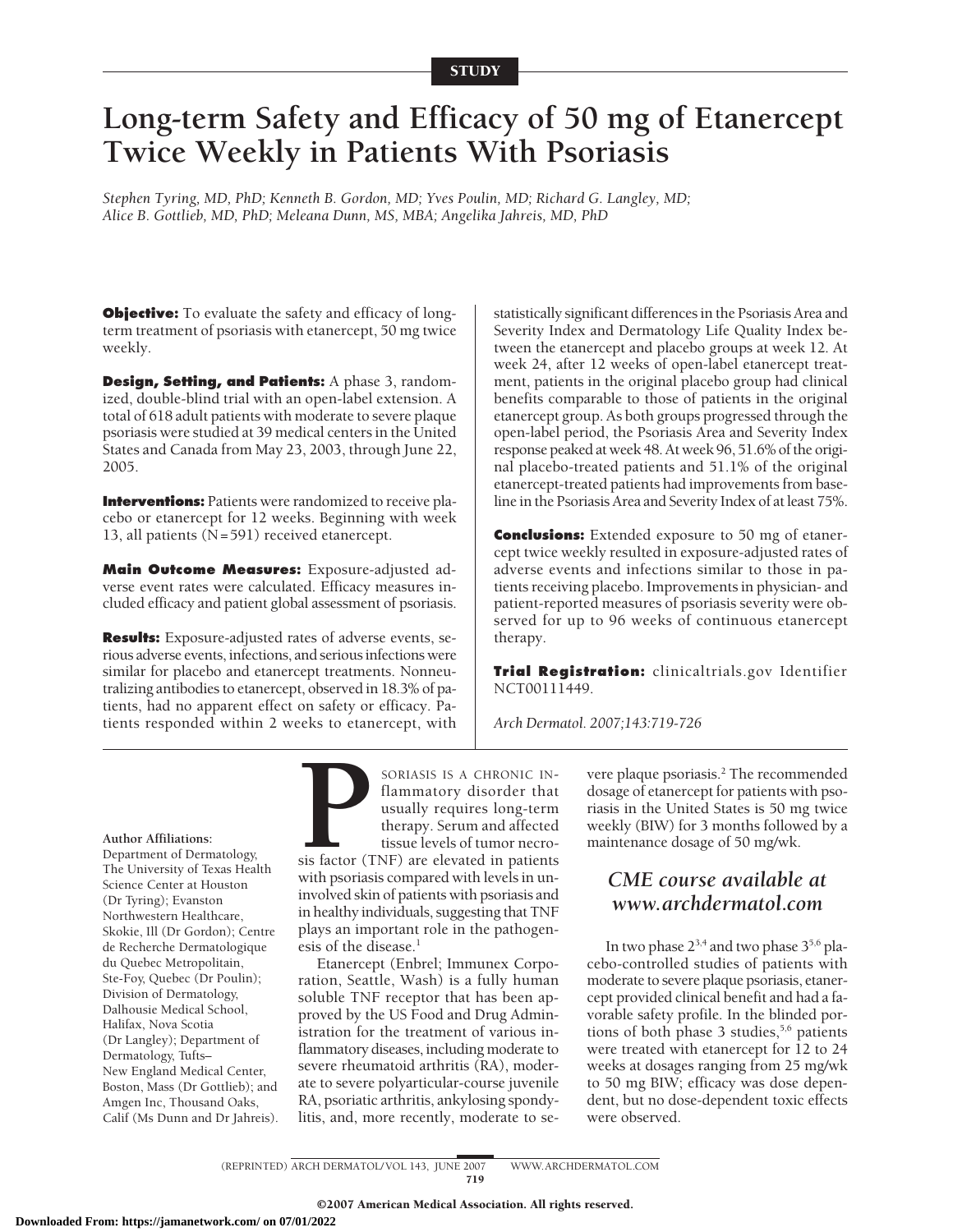The present study explores the long-term use of etanercept, 50 mg BIW, in patients with moderate to severe plaque psoriasis. The primary objective of the study was to determine the effect of the 50-mg BIW dosage of etanercept compared with placebo on the Psoriasis Area and Severity Index (PASI) score at week 12. Results of the 12-week, double-blind portion of the study were reported previously.<sup>7</sup> This article provides results of the subsequent 84-week open-label period.

#### METHODS

# **STUDY DESIGN**

This phase 3, double-blind, placebo-controlled, randomized, multicenter study consisted of a 12-week double-blind period followed by an open-label period. Patients were randomly assigned 1:1 to receive subcutaneous injections of placebo or 50 mg of etanercept BIW for the first 12 weeks. Subsequently, all continuing patients received 50 mg of etanercept BIW in an openlabel fashion (n=591). The duration of open-label treatment originally specified in the protocol has since been extended to 132 weeks (ongoing). For the double-blind portion of the study and the initial 84-week, open-label period, the reconstituted investigational product was supplied to patients in syringes. After 48 weeks of open-label treatment, patients were trained and allowed to reconstitute etanercept at home.

# **PATIENTS**

We studied a total of 618 adult patients with moderate to severe plaque psoriasis at 39 medical centers in the United States and Canada. The institutional review boards of the participating medical centers approved the protocol, and all patients gave written informed consent before beginning any study-related procedures.

Details about the study population and inclusion and exclusion criteria have been published separately.<sup>7</sup> Briefly, patients were eligible if they were at least 18 years of age, had active but clinically stable plaque psoriasis involving at least 10% of the body surface area, had a minimum PASI score of 10, and had received at least 1 previous phototherapy or systemic psoriasis therapy or had been candidates to do so. Concomitant use of systemic therapy or phototherapy was not permitted throughout the study. However, patients were allowed to use topical corticosteroids of moderate strength on the scalp, axillae, and groin and tar compound or corticosteroid-free topical emollients.

#### **ASSESSMENTS**

During the open-label portion of the study, safety and efficacy evaluations were performed every 12 weeks.

Safety evaluations included infectious and noninfectious adverse events, serious infections, serious adverse events, injectionsite reactions, clinical laboratory values, and antibodies to etanercept. Adverse events and infections were coded using the Medical Dictionary for Regulatory Activities (http://www.meddramsso .com/MSSOWeb/index.htm). Laboratory toxicities were graded using a modification of the Common Toxicity Criteria of the National Cancer Institute criteria.8 The assessment of the relationship between adverse events and the study drug was based on the investigator's judgment. No safety monitoring committee oversaw the conduct of the study. Baseline and postdose samples were tested in 3 validated enzyme-linked immunosorbent assays (screening, titration, and neutralizing) to detect an-

tibodies with the capacity to bind to or to neutralize etanercept.9 If a sample yielded positive results in a screening assay, a titration assay was performed to evaluate the level of the antibody. Samples that yielded positive results in the titration assay were analyzed in a neutralizing antibody enzyme-linked immunosorbent assay.

Psoriasis severity was assessed using the PASI score,<sup>10</sup> which ranges from 0 (no disease) to 72 (maximal disease). Improvements in the PASI score of at least 50%, 75%, and 90% (PASI50, PASI75, and PASI90, respectively) were calculated. The primary efficacy end point was the achievement of PASI75 at week 12. Patient-reported measures included the Dermatology Life Quality Index  $(DLQI)^{11}$  and patient global assessment of psoriasis. The DLQI is a validated patient-reported outcome questionnaire, with scores ranging from 0 (no impairment) to 30 (maximal impairment). The DLQI responders were prospectively defined as patients who improved from baseline by at least 5 points or achieved a score of 0. Patient global assessment of psoriasis was reported using a 6-point scale ranging from 0 (good) to 5 (severe).

## **STATISTICAL ANALYSES**

The planned sample size of 600 patients was chosen primarily to provide adequate data for evaluation of safety end points. Open-label data were analyzed after all patients completed the week-96 assessments. During the open-label portion, no formal statistical hypotheses were tested. Descriptive statistics were calculated without statistical inferences and included all randomized patients who received at least 1 dose of investigational product. Safety analyses were based on the actual treatment received, without any imputation of missing data. Exposure-adjusted adverse event rates (incidence adjusted for 100 patient-years of exposure) were calculated. Efficacy analyses were based on the original, randomized treatment groups from the double-blind period; missing efficacy data were imputed using last observation carried forward.

#### RESULTS

A total of 618 patients were enrolled and randomized to receive placebo (307 patients) or etanercept (311 patients) (**Figure 1**). After the 12-week double-blind treatment, 591 of those patients were treated in the openlabel period. The most common reasons for withdrawal from the study during the open-label portion were withdrawal of consent (46 patients) and adverse events (31 patients). Fourteen patients withdrew because of disease progression, although only 1 met the protocol definition of worsening of disease (increase in PASI score  $\geq$ 50% from baseline and an absolute increase in PASI score of  $\geq$ 8 points after  $\geq$ 4 weeks of treatment). Of the 591 open-label enrollees, 464 (78.5%) completed 84 weeks of open-label treatment.

Baseline demographics and disease characteristics were generally well balanced between treatment groups and have been reported previously (**Table 1**).7 Of the total patient population, 67.6% were men, 89.2% were white, and the mean age among patients was 45.7 years. On average, the duration of psoriasis was 19.9 years, 27.2% of the body surface area was affected, and the baseline PASI score was 18.2. Overall, 34.3% of patients had a history of psoriatic arthritis.

(REPRINTED) ARCH DERMATOL/ VOL 143, JUNE 2007 WWW.ARCHDERMATOL.COM 720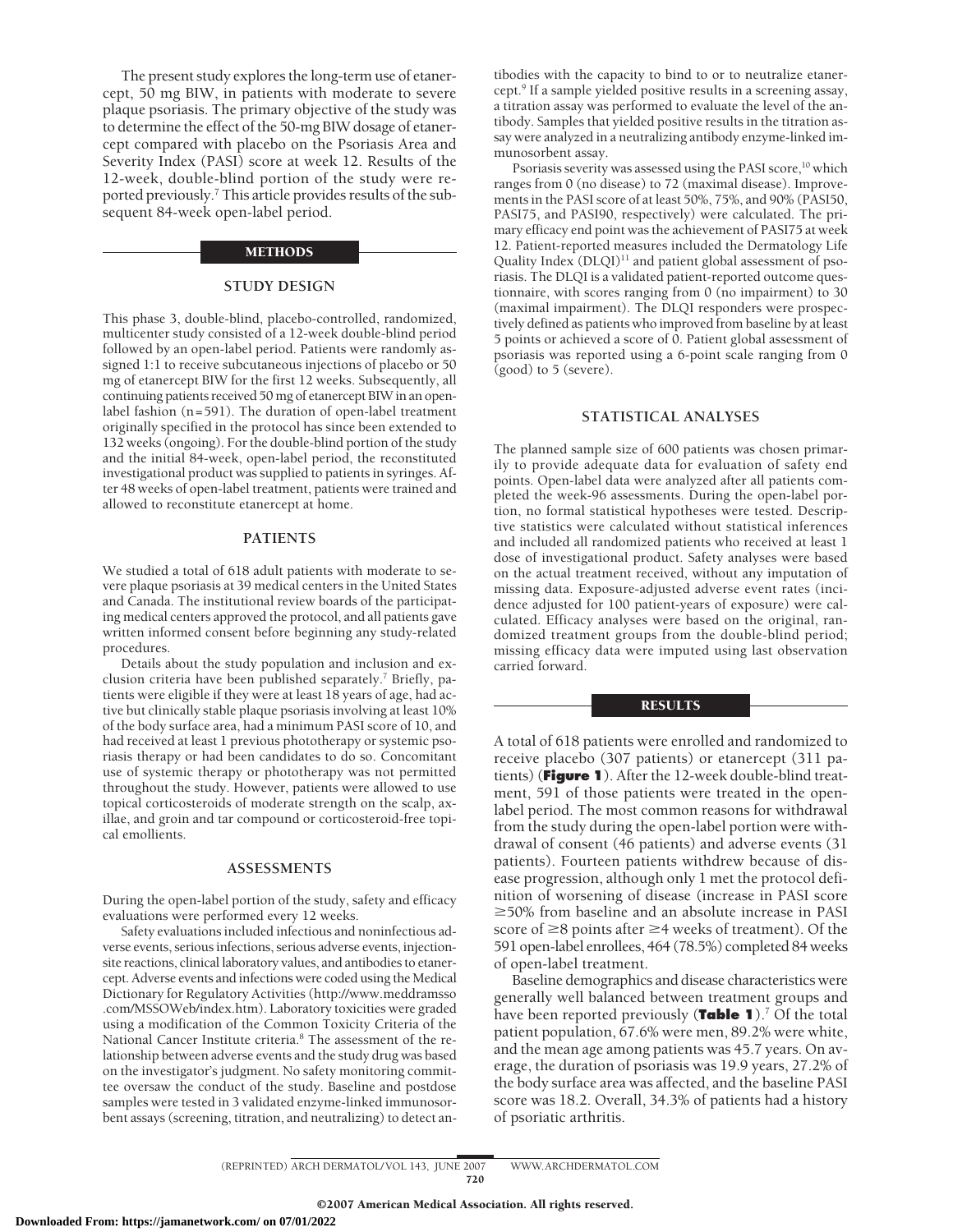

Figure 1. Patient flow diagram. BIW indicates twice weekly; OL, open label. Reprinted with permission from Tyring et al,<sup>7</sup> copyright 2006, with permission from Elsevier.

|                                                  | <b>Patient Groups</b>                        |                                                 |                    |  |
|--------------------------------------------------|----------------------------------------------|-------------------------------------------------|--------------------|--|
| <b>Characteristic</b>                            | Placebo/<br><b>Etanercept</b><br>$(n = 307)$ | Etanercept/<br><b>Etanercept</b><br>$(n = 311)$ | AII<br>$(N = 618)$ |  |
| $No.$ $(\%)$ of men                              | 215(70.0)                                    | 203 (65.3)                                      | 418 (67.6)         |  |
| $No.$ $(\%)$ white                               | 270 (87.9)                                   | 281 (90.4)                                      | 551 (89.2)         |  |
| No. (%) aged $\geq 65$ y                         | 22(7.2)                                      | 27(8.7)                                         | 49 (7.9)           |  |
| Mean age, y                                      | 45.5                                         | 45.8                                            | 45.7               |  |
| Mean weight, kg                                  | 91.0                                         | 92.6                                            | 91.8               |  |
| Mean height, cm                                  | 172.2                                        | 171.9                                           | 172.1              |  |
| Mean % of psoriasis-affected<br><b>BSA</b>       | 27.2                                         | 27.2                                            | 27.2               |  |
| Mean duration of psoriasis, y                    | 19.7                                         | 20.2                                            | 19.9               |  |
| Mean PASI score                                  | 18.1                                         | 18.3                                            | 18.2               |  |
| No. (%) with a history of<br>psoriatic arthritis | 101 (32.9)                                   | 111(35.7)                                       | 212 (34.3)         |  |

Abbreviation: BSA, body surface area; PASI, Psoriasis Area and Severity Index.

\*Adapted from Tyring et al,7 copyright 2006, with permission from Elsevier.

# **SAFETY**

Total exposure to 50 mg of etanercept BIW was 908.9 patient-years for the first 96 weeks of this study. With the

### **Table 2. Exposure-Adjusted Summary of Adverse Events Through Week 96**

|                                      | <b>Exposure-Adjusted Rate,</b><br>No. of Events per 100<br><b>Patient-Years</b> |                                                       |  |
|--------------------------------------|---------------------------------------------------------------------------------|-------------------------------------------------------|--|
| <b>Type of Events</b>                | <b>Placebo</b><br><b>Exposure</b><br>$(n = 306)*+$                              | <b>Etanercept</b><br><b>Exposure</b><br>$(n = 598)$ ‡ |  |
| All noninfectious adverse events     | 418.8                                                                           | 158.0                                                 |  |
| All infections                       | 130.5                                                                           | 103.9                                                 |  |
| Serious noninfectious adverse events | 6.1                                                                             | 77                                                    |  |
| Death                                | 0.0                                                                             | 02                                                    |  |
| Serious infections                   | 1.5                                                                             | 12                                                    |  |
| All injection-site reactions         | 61                                                                              | 12.2                                                  |  |

\*After data were unblinded, it was discovered that 1 placebo-treated patient received 1 dose of etanercept during the double-blind period. This patient was included in the etanercept group for analyses of adverse events. †Total number of exposure years was 65.9.

‡Total number of exposure years was 908.9.

exception of injection-site reactions, which occurred more frequently in patients treated with etanercept, exposureadjusted event rates (EARs) for etanercept were similar to those for placebo (**Table 2**). The EARs of noninfectious adverse events for placebo and etanercept exposures were 418.8 and 158.0 events per 100 patient-years, respec-

<sup>(</sup>REPRINTED) ARCH DERMATOL/ VOL 143, JUNE 2007 WWW.ARCHDERMATOL.COM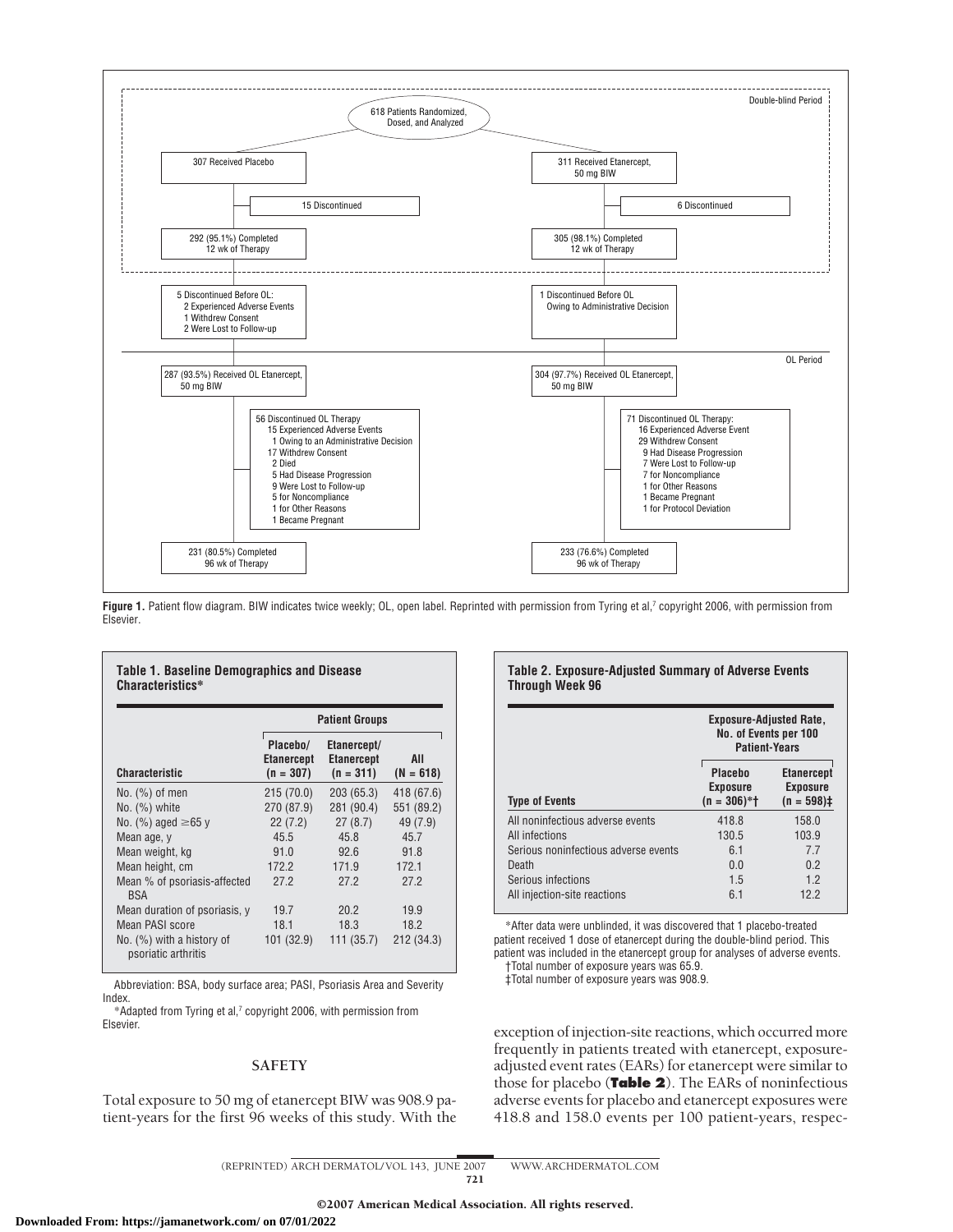#### **Table 3. SIRs of Malignancies by Major Organ Site for All Etanercept Exposure Through Week 96\***

| <b>Malignancy Comparison</b>                                                                                                                    | <b>No. of Events</b>      |       | SIR (95% CI)        |  |
|-------------------------------------------------------------------------------------------------------------------------------------------------|---------------------------|-------|---------------------|--|
| <b>Databases</b>                                                                                                                                | <b>Observed Expectedt</b> |       |                     |  |
| All malignancies, excluding<br>nonmelanoma skin cancers<br>compared with general<br>population in SEER<br>database<br>SCC compared with general | 9                         | 4.77  | $1.89(0.86 - 3.58)$ |  |
| population<br>Arizona database                                                                                                                  | 4                         | 2.51  | $1.59(0.43-4.08)$   |  |
| Minnesota database                                                                                                                              | 4                         | 1.02  | $3.91(1.07-10.01)$  |  |
| BCC compared with general<br>population in the Arizona<br>database                                                                              | 7‡                        | 10.14 | $0.69(0.28-1.42)$   |  |
| All malignancies, including<br>nonmelanoma skin cancers<br>compared with severe<br>psoriatic population in<br>Medicaid claims database          | 23                        | 26    | $0.88(0.56-1.33)$   |  |

Abbreviations: BCC, basal cell carcinoma; CI, confidence interval; SCC, squamous cell carcinoma; SEER, Surveillance, Epidemiology, and End Results; SIR, standardized incidence ratio.

\*Data represent 907.3 total patient-years of exposure.

†Expected number of events for malignancies excluding nonmelanoma skin cancers for the general population were based on the SEER database.<sup>12</sup> Expected number of nonmelanoma skin cancers in the general population was based on the Minnesota<sup>13</sup> and Arizona<sup>14</sup> databases. Events reported in Arizona and Minnesota SCCs were the same events. Expected number of events for malignancies, including nonmelanoma skin cancers, for the psoriatic population was based on a cohort of 1101 patients with severe psoriasis in the Medicaid claims database, as reported by Margolis et al.15

‡One patient experienced 4 BCCs at 4 different locations.

tively, and the EARs for serious noninfectious adverse events were 6.1 and 7.7 events per 100 patient-years, respectively. The most frequently observed noninfectious adverse events for placebo exposure and etanercept exposure were headache (36.4 vs 9.2 events per 100 patientyears, respectively), injection-site hemorrhage (24.3 vs 5.8 events per 100 patient-years, respectively), arthralgia (19.7 vs 4.8 events per 100 patient-years, respectively), and back pain (4.6 vs 5.2 events per 100 patient-years, respectively). The most common serious noninfectious adverse events reported for etanercept exposure were myocardial infarction (0.4 event per 100 patient-years), basal cell carcinoma (BCC) (0.3 event per 100 patient-years), and depression (0.3 event per 100 patient-years). None of these common serious noninfectious adverse events were reported after placebo exposure. The EARs of infections (130.5 and 103.9 events per 100 patient-years) and serious infections (1.5 and 1.2 events per 100 patient-years) were similar between placebo and etanercept exposures. The most frequent type of infection was upper respiratory tract infection for placebo (24.3 events per 100 patientyears) and etanercept exposures (20.2 events per 100 patient-years). Ten patients reported serious infections during the open-label period, including 2 patients with cellulitis. One patient had cellulitis after a dog bite and the other had it after a puncture wound. Both cases resolved after surgical procedures and antibiotic treatment. Serious events of gangrene, infection of unknown origin, viral meningitis, diverticulitis, infectious enteritis, gastroenteritis, gas-

trointestinal tract infection, and localized staphylococcal infection were each reported in 1 patient. Viral meningitis was the only serious infection considered possibly related to the investigational product by the investigator.

For patients randomized to etanercept, the EARs of adverse events did not increase with longer-term exposure. The EARs of adverse events (465.9 events per 100 patientyears at week 12 vs 274.1 events per 100 patient-years at week 96) and infections (183.4 events per 100 patientyears at week 12 vs 103.9 events per 100 patient-years at week 96) were comparable at week 12 and at week 96.

Two deaths occurred during the study. One patient died of cardiac arrest approximately 11 months after starting etanercept therapy, with coronary artery disease as the probable cause. He was obese and had a history of hypercholesterolemia and type 2 diabetes mellitus. Concomitant medications included zolpidem tartrate, celecoxib, acetaminophen (paracetamol), glibomet, multivitamin combinations, aspirin for cardiac prophylaxis, and atorvastatin calcium. The investigator reported there was not a reasonable possibility that the death may have been caused by the investigational product. The second patient died of a suspected myocardial infarction approximately 10 months after initiation of etanercept therapy. He had a history of hyperlipidemia and intermittent indigestion and a familial history of unspecified cardiac disease. Concomitant medications included aspirin and an agent to reduce serum lipid levels (rosuvastatin calcium). The investigator reported that there was a reasonable possibility the event was related to the investigational product.

Nine malignancies (excluding nonmelanoma skin cancers and in situ carcinomas) and 14 nonmelanoma skin cancers were reported during the study (**Table 3**). The 9 malignancies were reported in 9 patients who received at least 1 dose of etanercept. Two patients had breast cancer and 1 patient each had tonsil cancer, Bcell chronic lymphocytic leukemia/small cell lymphocytic lymphoma, colon cancer, adenocarcinoma (colon polyp), lymphocyte predominance type Hodgkin's disease (stage unspecified), pancreatic carcinoma, and metastatic lung adenocarcinoma.

Standardized incidence ratios (SIRs) were calculated for expectations in age- and sex-matched cohorts from the general population using the National Cancer Institute Surveillance, Epidemiology, and End Results database.<sup>12</sup> Observed numbers of total malignancies were not statistically significantly different from the expected numbers of total malignancies (SIR, 1.89; 95% confidence interval [CI], 0.86-3.58). The SIRs for body site–specific malignancies had wide 95% CIs because of the small number of cancers observed. Three of the malignancies (tonsil cancer, breast cancer, and Hodgkin's disease) were considered possibly related to the investigational product by the investigator.

Fourteen nonmelanoma skin cancers in 10 patients (6 with BCC, 3 with squamous cell carcinoma [SCC], and 1 with both) were observed. One patient reported BCC in 4 different sites. Five of the 10 patients had received previous UV-B phototherapy and/or psoralen and longwave UV-A radiation therapy, and 1 patient had a history of BCC. Expected numbers of incident cases of SCC and BCC were calculated for age- and sex-matched co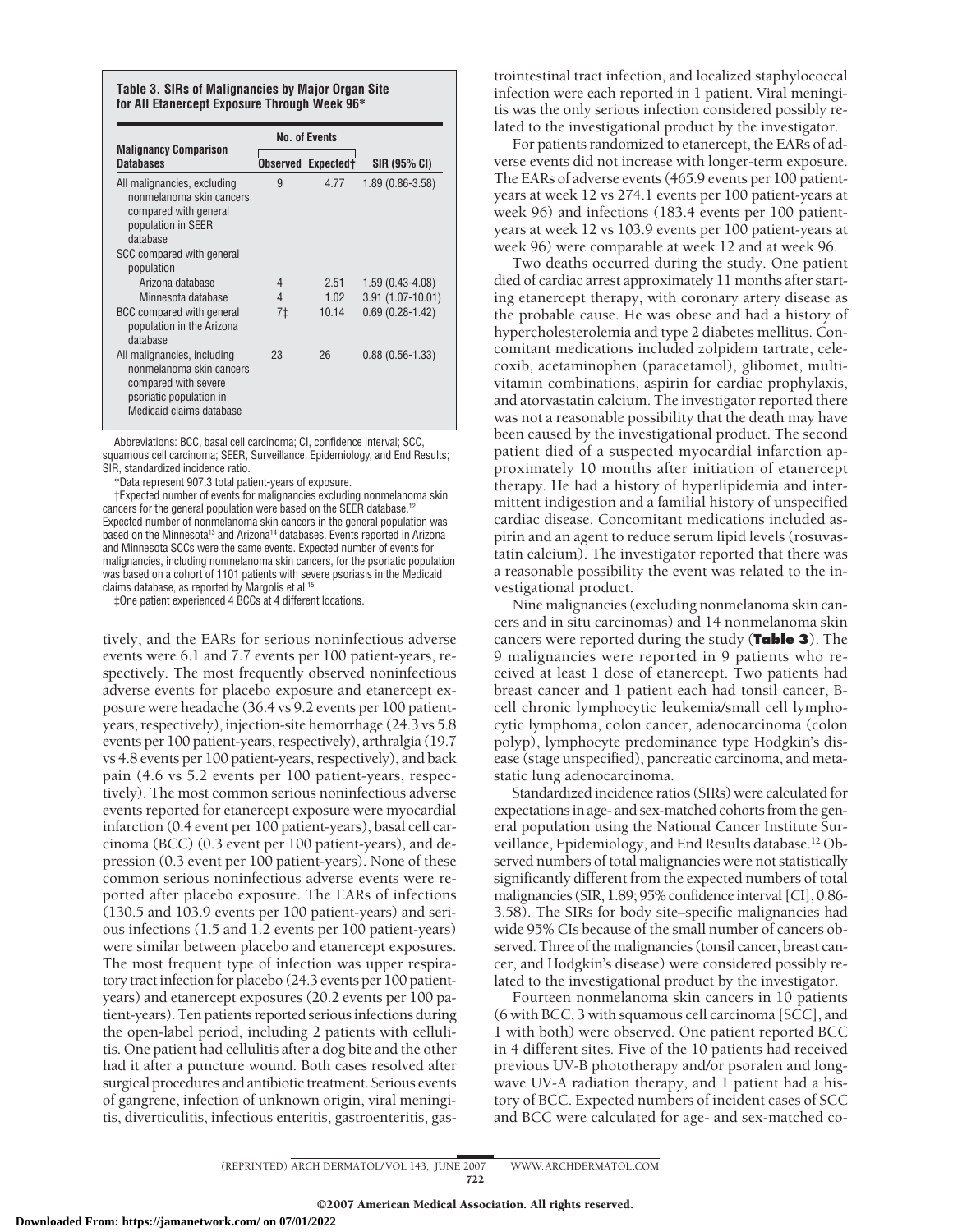horts from the general population using data from the Rochester Epidemiology Project in Minnesota<sup>13</sup> and the Southeastern Arizona Skin Cancer Registry.14 The incidence of SCC was consistent with the Arizona-based data (SIR, 1.59; 95% CI, 0.43-4.08) but significantly higher than the Minnesota-based data (SIR, 3.91; 95% CI, 1.07- 10.01). We observed BCCs less frequently than expected from the Arizona-based data, although the difference was not statistically significant (SIR, 0.69; 95% CI, 0.28-1.42). One BCC was considered possibly related to the investigational product.

The rate of malignancy, including nonmelanoma skin cancers, in this study was also compared with rates reported by Margolis et al<sup>15</sup> for a cohort of patients with severe psoriasis from the Medicaid claims database (Table 3). The observed number of malignancies in this study was not significantly different (SIR, 0.88; 95% CI, 0.56-1.33) from the expected number seen in the psoriatic population who had severe disease, defined as patients who were receiving systemic therapy.

One case of leukemia and 1 case of lymphoma were also reported as serious adverse events during the study. A case of B-cell chronic lymphocytic leukemia/small cell lymphocytic lymphoma that was positive for a gene mutation in a 72-year-old patient was detected 8 months after initiating etanercept therapy. The patient had a history of tobacco use and a family history of ovarian and thyroid cancer. The investigator did not consider this event as possibly related to etanercept use. A case of lymphocyte predominance type Hodgkin's disease in a 50-year-old patient was detected 11 months after initiating etanercept therapy. The patient had psoriatic arthritis in addition to his psoriasis and a history of spherocytosis. The investigator considered the serious event of Hodgkin's disease to be possibly related to the investigational product.

Other medically important events that have been reported with anti-TNF therapies include demyelinating diseases, congestive heart failure, opportunistic infections, and tuberculosis.<sup>2,16,17</sup> A serious adverse event was reported in a 54-year-old patient who experienced worsening of congestive cardiac failure, which occurred 20 months after initiating etanercept therapy. The patient had a history of myocardial infarction, congestive heart failure, smoking, and depression. In addition, 1 nonserious adverse event (exacerbation of congestive heart failure) was reported in a 59-year-old patient approximately 17 months after initiating etanercept therapy. The patient's medical history included myocardial infarctions, congestive cardiac failure, and arterial bypass and cardiac pacemaker operations. The investigator considered the serious event of congestive heart failure to be possibly related to the investigational product. No events of demyelination, tuberculosis, or opportunistic infection were reported.

Laboratory measurements outside the normal range were occasionally observed, but these were rarely considered clinically relevant. One patient had a grade 4 elevation in alanine aminotransferase levels approximately 8 months after beginning etanercept therapy; the patient was subsequently diagnosed as having hepatitis B virus infection. Eight grade 3 abnormalities (4 high alanine aminotransferase levels, 2 high aspartate amino-

transferase levels, 1 low hemoglobin level, and 1 high hemoglobin level) were observed during the open-label period. Six of these laboratory abnormalities were transient and returned to levels of grade 2 or lower.

# **EFFICACY**

During the open-label period, patients in the etanercept/ etanercept group continued to maintain clinically meaningful improvements in the PASI response for up to 96 weeks. In the placebo/etanercept group, etanercept administration starting at week 13 was accompanied by improvement in PASI scores by week 24, similar to that seen in the etanercept/etanercept group during weeks 1 through 12. At week 24, PASI50, PASI75, and PASI90 response rates in the placebo/etanercept group were 75.8%, 47.7%, and 16.7%, respectively, which were comparable with results of the first 12 weeks in the etanercept/etanercept group (73.6%, 47.3%, and 20.9%, respectively).<sup>7</sup> By week 96, PASI50, PASI75, and PASI90 response rates were 79.1%, 51.6%, and 22.8%, respectively, for the placebo/ etanercept group and 82.6%, 51.1%, and 23.2%, respectively, for the etanercept/etanercept group (**Figure 2**).

Although PASI75 response rates were sustained from weeks 12 to 96, these rates peaked at week 48, when 63.0% of the etanercept/etanercept group and 61.1% of the placebo/etanercept group achieved a PASI75 response. Of the 320 patients who achieved a PASI75 response at week 48 and were available for evaluation at weeks 48 and 96, 238 (74.4%) maintained a PASI75 response and 82 (25.6%) lost their PASI75 response at week 96. Mean PASI scores for patients who lost their PASI75 responses decreased from baseline scores of 20.0 (placebo/ etanercept group) and 18.9 (etanercept/etanercept group) to 3.0 at week 48 (both treatment groups), and increased to 6.7 (placebo/etanercept group) and 7.2 (etanercept/etanercept group) at week 96. Conversely, 132 patients did not achieve a PASI75 at week 48. Of these, 23 (17.4%) were PASI75 responders at week 96.

Patient compliance with self-administration of etanercept was explored as a potential reason for loss of efficacy. *Compliance* was defined as the number of doses actually administered of the number of scheduled doses from weeks 48 to 96. In a post hoc analysis, patients who were at least 90% compliant from weeks 48 to 96 were compared with those who were not at least 90% compliant in the same period. In the cohort who were less than 90% compliant, the PASI75 response declined by more than 20% from week 48 to 96. Patients who were at least 90% compliant showed a decline of about 10%.

Mean baseline DLQI scores for the placebo/etanercept and etanercept/etanercept groups were 12.5 and 12.1, respectively. At week 12, 39.6% of patients in the placebo/ etanercept group and 76.6% of the etanercept/etanercept group were categorized as DLQI responders (*P*-.001). At week 96, DLQI responses were observed in 75.7% of patients in the placebo/etanercept group and in 77.0% of patients in the etanercept/etanercept group (**Figure 3**). Mean DLQI scores at week 96 were 3.7 and 3.5 for the placebo/ etanercept and etanercept/etanercept groups, respectively. The distribution of scores on the patient global assessment of psoriasis was balanced between the treatment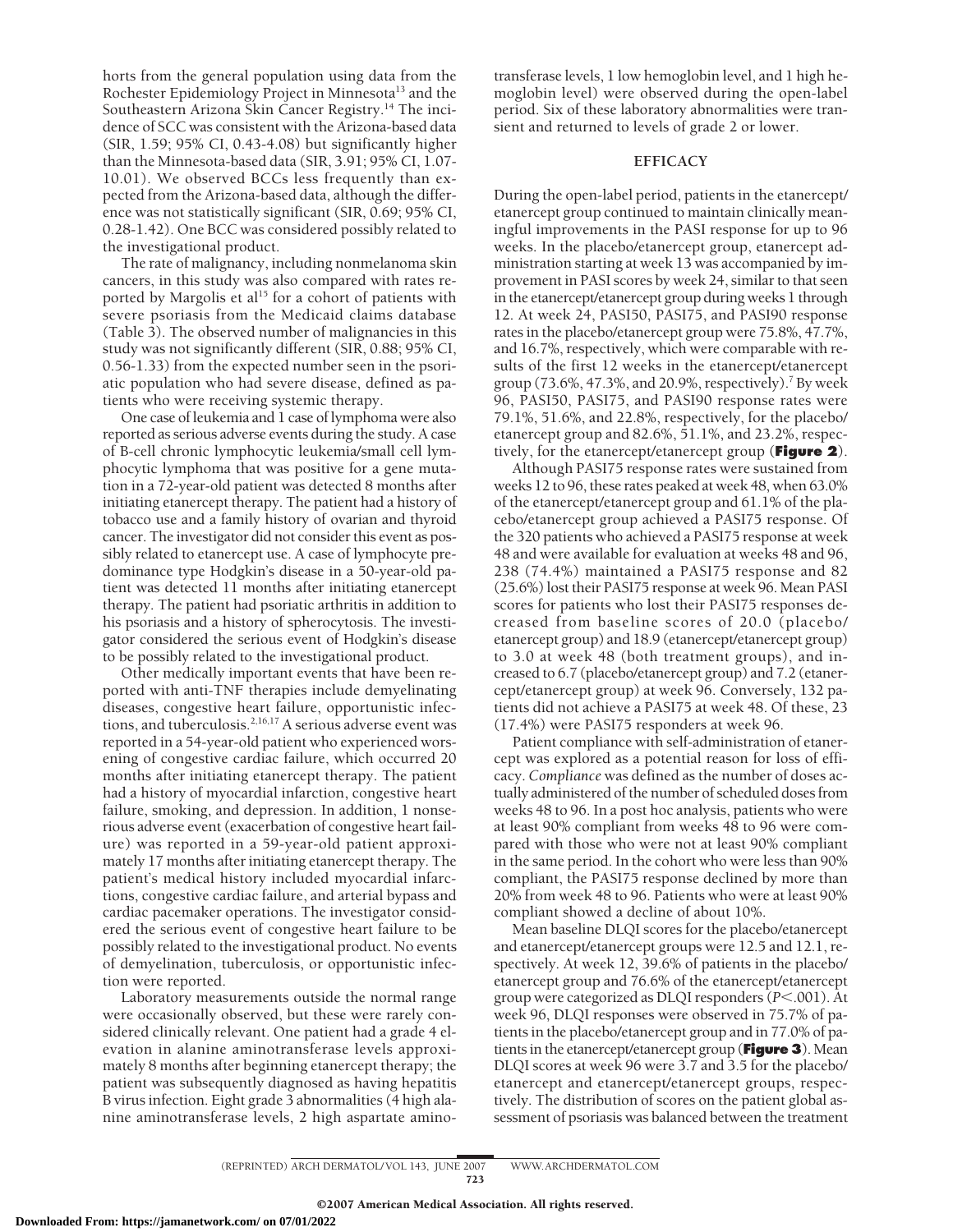

**Figure 2.** Improvements in the Psoriasis Area and Severity Index scores of at least 50% (PASI50), 75% (PASI75), and 90% (PASI90) over time.  $*P<.001$ , 50 mg of etanercept twice weekly vs placebo at week 12 (2-sided van Elteren test stratified by previous therapy) based on an intent-to-treat analysis using last observation carried forward. BL indicates original study baseline.



**Figure 3.** Percentage of Dermatology Life Quality Index responders (defined as those with a  $\geq$ 5-point improvement or a score of 0) over time.  $^*P<.001,$ 50 mg of etanercept twice weekly vs placebo at week 12 (2-sided Cochran-Mantel-Haenszel test stratified by previous psoriasis therapy) based on an intent-to-treat analysis using last observation carried forward. BL indicates original study baseline.



**Figure 4.** Mean percentage of improvement in the Psoriasis Area and Severity Index (PASI) score by antietanercept antibody status. \**P*-.001, 50 mg of etanercept twice weekly vs placebo at week 12 (2-sided van Elteren test stratified by previous psoriasis therapy) based on an intent-to-treat analysis using last observation carried forward. BL indicates original study baseline.

groups at baseline, with approximately 95% of patients in each group scoring 3 to 5 points. At week 12, 73.6% of etanercept-treated patients achieved scores of 0 to 2, compared with 21.2% of patients in the placebo group (*P*-.001). At week 96, approximately 78% of patients in each group achieved scores of 0 to 2.

Of the patients who had baseline and postbaseline samples available for analysis, antietanercept antibodies were observed at least once in 18.3% of patients, with 5.7% of patients having positive test results at 3 or more of 8 time points by our current assay methods. The antietanercept antibodies detected were determined to be nonneutralizing. Efficacy results appeared independent of the presence of these antibodies, with the PASI response, percentage of improvement in PASI scores over time (**Figure 4**), and DLQI scores showing similar profiles between the antibody-positive and antibodynegative cohorts. In addition, the presence of antietanercept antibodies had no apparent impact on the safety profile of etanercept (**Table 4**).

# **COMMENT**

In this study, extended exposure to 50 mg of etanercept BIW for up to 96 weeks was generally well tolerated. Interpretation of the safety data is limited by the open-

(REPRINTED) ARCH DERMATOL/ VOL 143, JUNE 2007 WWW.ARCHDERMATOL.COM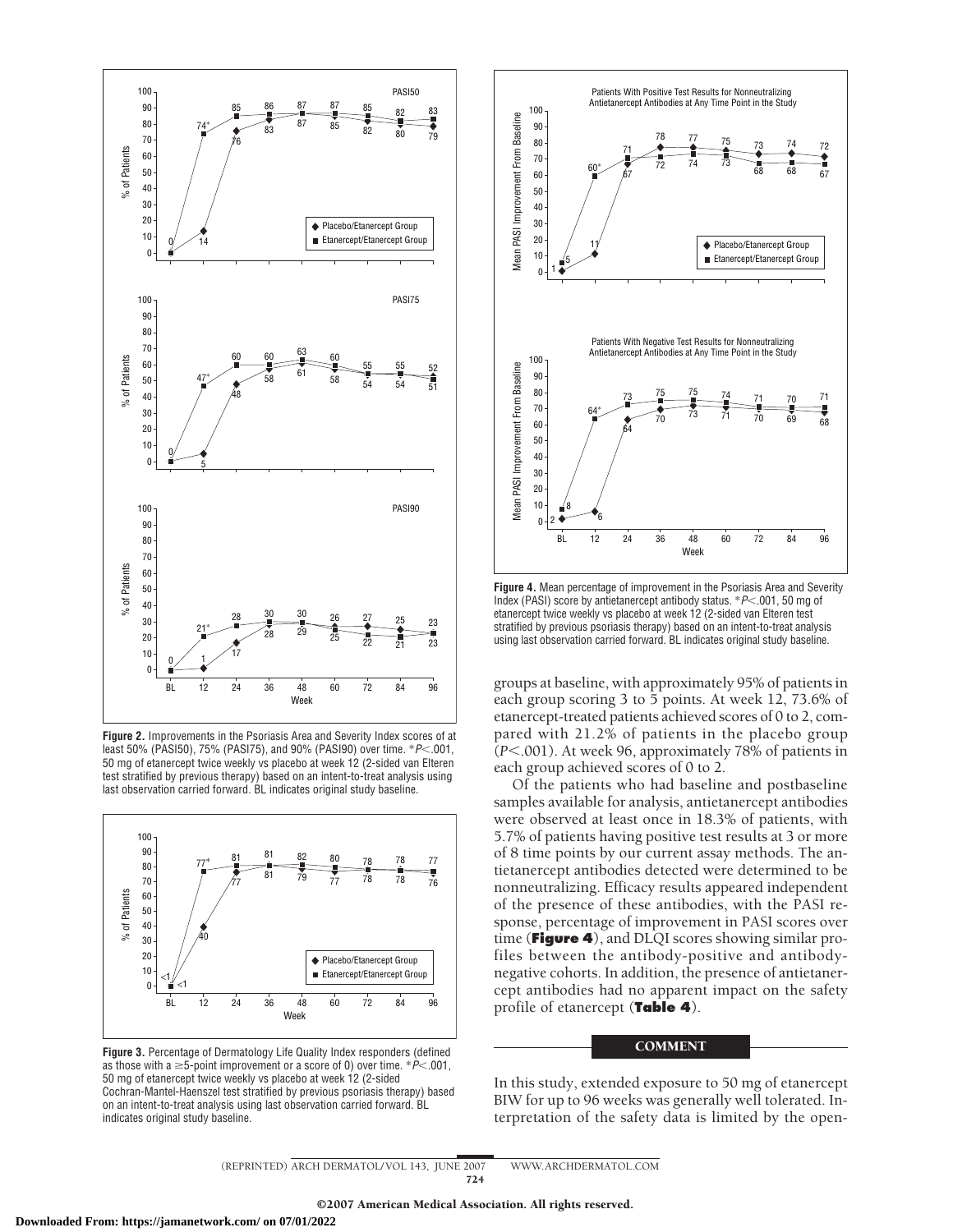|                                      | Antietanercept Antibody Status, Exposure-Adjusted Rate per 100 Patient-Years |                                         |                                                |                                           |  |
|--------------------------------------|------------------------------------------------------------------------------|-----------------------------------------|------------------------------------------------|-------------------------------------------|--|
| <b>Type of Events</b>                | <b>All Negative Results</b><br>$(n = 470)^*$                                 | $\geq$ 1 Positive Result<br>$(n = 111)$ | <b>1 or 2 Positive Results</b><br>$(n = 76)$ ‡ | $\geq$ 3 Positive Results<br>$(n = 35)$ § |  |
| All noninfectious adverse events     | 182.9                                                                        | 191.2                                   | 175.8                                          | 222.0                                     |  |
| All infections                       | 109.0                                                                        | 125.0                                   | 123.3                                          | 128.5                                     |  |
| Serious noninfectious adverse events | 9.9                                                                          | 2.2                                     | 3.3                                            | 0.0                                       |  |
| Death                                | 0.3                                                                          | 0.0                                     | 0.0                                            | 0.0                                       |  |
| Serious infections                   | 1.5                                                                          | 1.1                                     |                                                | 0.0                                       |  |
| All injection-site reactions         | 12.7                                                                         | 15.0                                    | 14.2                                           | 16.7                                      |  |

\*Total number of exposure years was 687.2.

†Total number of exposure years was 179.9.

‡Total number of exposure years was 120.0.

§Total number of exposure years was 59.9.

label nature of the study and the fact that the total number of exposure years for placebo was much lower than that for etanercept. Exposure-adjusted rates of noninfectious and infectious adverse events were similar for the etanercept/etanercept group at weeks 12 and 96, indicating that extended exposure to etanercept did not increase the drug's toxicity. In addition, the safety profile observed in this study is consistent with results previously reported for the lower etanercept dosage of 25 mg BIW.3-6,18,19 In those studies, the maximum length of time that patients with psoriasis received continuous etanercept therapy was 60 weeks.<sup>18</sup>

Although the observed incidence of SCC in this study was higher than that expected for the general population of the Minnesota-based registry, patients with psoriasis are at increased risk for SCC. The degree of risk correlates with the severity of psoriasis, $15$  and this risk may be elevated with previous exposure to phototherapy. In patients with RA, etanercept use for as long as 5 years did not seem to be associated with an increase in the incidence of SCC.<sup>20</sup> Adverse events of interest that occurred in the study included 1 occurrence of B-cell chronic lymphocytic leukemia/small cell lymphocytic lymphoma, 1 occurrence of lymphocyte predominance type Hodgkin's disease, and 2 occurrences of worsening of congestive heart failure. There were no reports of demyelination, tuberculosis, or opportunistic infection.

In the current antibody assays that have been used in multiple clinical trials of etanercept, 18.3% of patients had positive test results for antibodies to etanercept at least once during the study. The 18.3% rate is higher than previously reported (approximately 6% of adult patients with RA, psoriatic arthritis, ankylosing spondylitis, or plaque psoriasis).<sup>2</sup> However, consistent with results from previous clinical trials, the antietanercept antibodies observed in this study were all found to be nonneutralizing and had no apparent effect on the efficacy or safety profiles of etanercept.

Extensive long-term data are available in etanercepttreated patients with disease-modifying antirheumatic drug–refractory RA, some of whom have been treated with etanercept for as long as 8.2 years.<sup>21</sup> With a total of 3139 patient-years of exposure to etanercept (mostly at a dosage of 25 mg BIW), safety analyses have shown no new safety signals with long-term etanercept use. The rates of serious noninfectious adverse events and serious infections observed in the present study (7.7 and 1.2 events per 100 patient-years, respectively) are lower than the range observed in the long-term RA study (14.8 and 4.2 events per 100 patient-years, respectively).

Patients showed high levels of response in a wide variety of psoriasis severity measures, including the PASI, DLQI, and patient assessments of psoriasis, for up to 96 weeks of therapy. These results confirm and extend the safety and efficacy profiles of this dosage of etanercept observed in studies of shorter duration.5,6 The PASI75 response observed with 50 mg of etanercept BIW at 12 weeks<sup>7</sup> was consistent with observations at the same dosage in 2 previous phase 3 studies.<sup>5,6</sup> Baseline demographic and disease characteristics in all 3 studies were similar, although 34.3% of patients in the present study had a history of psoriatic arthritis, compared with 23% to 26% in the previous studies. Similar to the published phase 3 studies, most patients in the present study responded maximally within the first 12 to 24 weeks of etanercept therapy.

In this article, we demonstrate that treatment with 50 mg of etanercept BIW led to a marked reduction in disease severity for up to 96 weeks in patients with psoriasis. Although loss of efficacy during long-term etanercept therapy was observed in a small subset of patients, most maintained their high response for up to 96 weeks. It may be speculated that the loss in PASI75 response may be due to a variety of reasons, including noncompliance with etanercept administration from weeks 48 to 96, inherent limitations of the assessments of PASI scores, $22,23$  or psoriasis-specific factors that decrease TNF dependency of the disease in patients treated with TNF antagonists. Although some patients lost their PASI75 response, 17.4% of patients who were not PASI75 responders at week 48 achieved a PASI75 response at week 96.

In conclusion, this study represents, to our knowledge, the longest continuous exposure of patients with psoriasis to 50 mg of etanercept BIW and provides further insights into the safety and efficacy of high-dose etanercept therapy for the management of moderate to severe psoriasis.